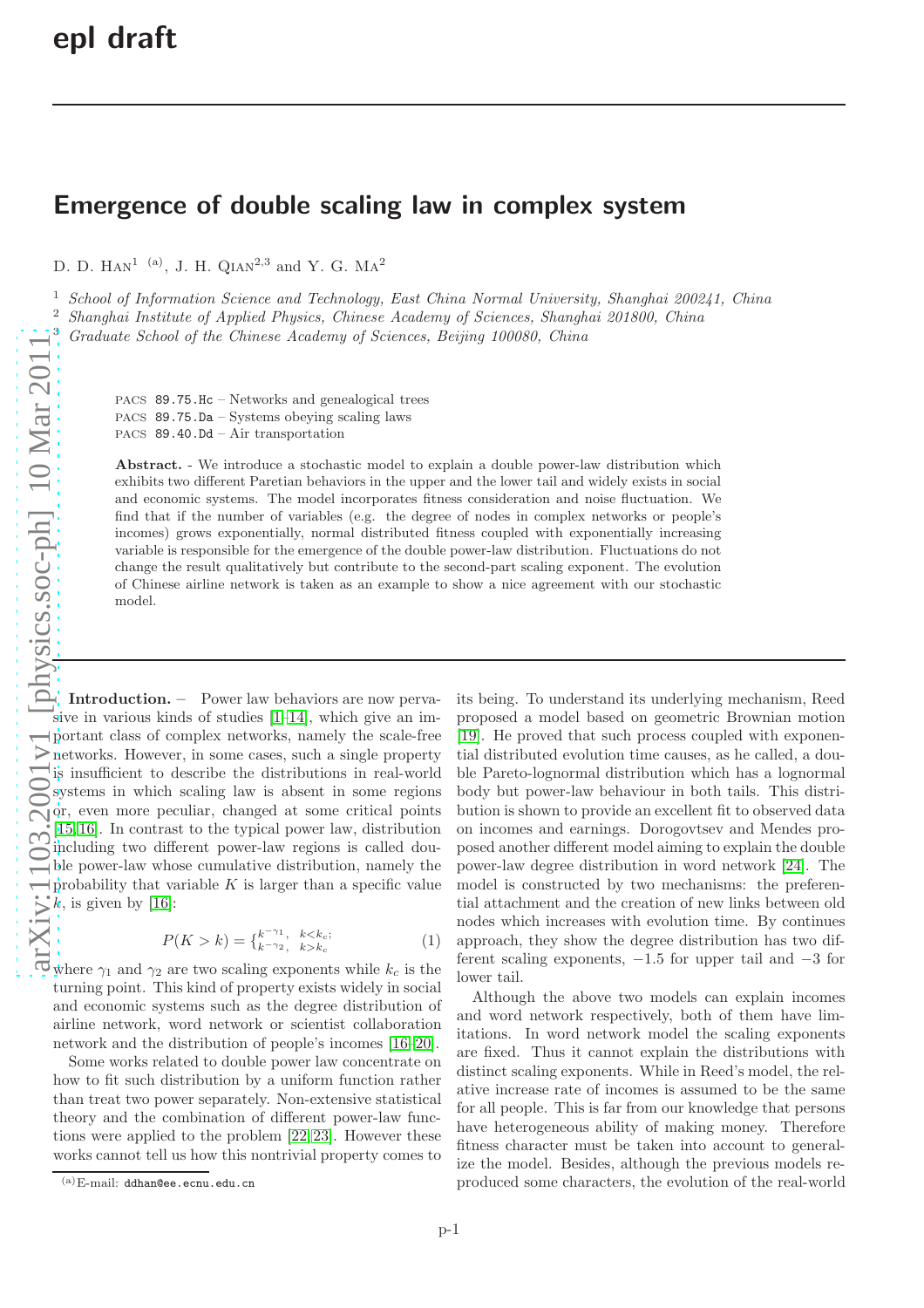systems have not been investigated to support their model assumptions.

In this Letter, a general stochastic model is developed to explain the double power-law distribution. The model incorporates fitness consideration and noise fluctuation, which is general to describe many real-world system evolution. We find normal distributed fitness coupled with exponentially increasing variables is responsible for the emergence of the double power-law distribution while fluctuation does not change the result qualitatively but contribute to the scaling exponent. We also investigate the evolution of CAN to provide evidence for the proposed model.

Generalized model for double power law. – Let's denote  $k_i(t, t')$  the value at time t of the i-th variable which comes into the system at time  $t'$  and denote  $N(t)$ the number of the total variables in the system at time t. Regardless of the specific meaning of  $k_i(t, t')$ , its evolution pattern usually shares common features. For an example, the increasing rate of  $k_i$  is proportional to  $k_i$ itself. This is probably caused by the preferential attachment (also called the rich get richer) that widely exists in self-organized complex systems [\[4\]](#page-5-9). Besides, it is natural to assume that the increasing rate is proportional to some of its own attributes which is called fitness, denoted as  $\eta_i$ [\[25\]](#page-5-10). In reality fitness can be interpreted as, for examples, capital, social skills, activity levels of individuals and population or Gross Domestic Product (GDP) of cities. The increasing rate can also be influenced by other ingredients which can be normalized to be a time-dependent factors. But as the first step, let us focus on the simplest case where such factors are treated as constants. In this context, the evolution equation of  $k_i(t, t')$  is given by:

$$
\frac{dk_i}{dt} = \eta_i k_i. \tag{2}
$$

Thus  $k_i$  grows exponentially as  $k_i(t, t') = e^{\eta_i(t-t')}$  (assuming  $k_i(t', t') = 1$ ). This directly restricts the form of  $N(t)$ in some systems such as node degree evolution in a network. Limited by its structure, the exponentially growing degree  $k_i$  requires the exponentially growing  $N(t)$  (or even faster). Although in some cases such as people's incomes  $N(t)$  does not encounter this problem, it has also been assumed to increase exponentially [\[19\]](#page-5-7). Therefore we assume

$$
N(t) \propto e^{c_n t}.\tag{3}
$$

The distribution of fitness  $\eta_i$  is critical in our model. As we will analyze, normal distributed  $\eta_i$  is essential to produce the double power-law distribution. Note that when we choose the specific parameters for  $\eta_i$  in a networkstructured system, we meet with the similar problem to  $N(t)$ . Since degree of a node can not exceed  $n(t) - 1$ , to keep a long time evolution  $\eta_i$  should be restricted so that the mean value of  $\eta_i$ , denoted as  $\mu_{\eta}$ , cannot be far larger than  $c_n$  while the standard variance, denoted as  $\sigma_n$ , should be bounded properly.

Now let us turn to analyze the distribution under the above-mentioned condition. Using equation  $p(k_i(t, t'))dk_i(t, t') = f(\eta_i)d\eta_i$ , the distribution of  $k_i(t, t')$ is easily derived to follow a lognormal distribution. Since the variables are added exponentially, their lifetime, defined as  $T = t-t'$ , follows exponential distribution. Therefore the value of  $k_i$  we actually examined is lognormal  $k_i(T)$  mixed by exponentially distributed T. Thus the distribution reads:

$$
p(k) = \int_0^{t_c} \frac{1}{\sqrt{2\pi}\sigma_\eta kT} e^{-\frac{(\ln(k) - \mu_\eta T)^2}{2\sigma_\eta^2 T^2}} e^{-c_n T} dT, \qquad (4)
$$

where  $t_c$  is the time when we examine  $p(k)$ . If  $\sigma_{\eta} \to 0$ ,  $\frac{1}{\sqrt{2\pi}\sigma_{\eta}kT}e^{-\frac{(\ln(k)-\mu_{\eta}T)^2}{2\sigma_{\eta}^2T^2}}$  $\frac{a^2 \sigma_\eta^2 T^2}{\mu_\eta} \to \delta(T - \frac{\ln(k)}{\mu_\eta})$  $\frac{\Pi(K)}{\mu_{\eta}}$  and Eq.(4) gives:

$$
p(k) \propto k^{-(1+\frac{c_n}{\mu_\eta})} \zeta(k - e^{\mu_\eta t_c}),\tag{5}
$$

where  $\zeta(k) = \{ \begin{matrix} 1, & k \leq 0 \\ 0, & k > 0 \end{matrix}$ . The variables  $k_i$  follow a power-law distribution with a cut-off at  $k_c = e^{\mu_\eta t_c}$  which is the maximum value. On the other hand,  $\frac{1}{\sqrt{2\pi}\sigma_1 kT} e^{-\frac{(\ln(k)-\mu_T T)^2}{2\sigma_T^2 T^2}}$ imum value. On the other hand,  $\frac{1}{\sqrt{2\pi}\sigma_{\eta}kT}e^{-\frac{(x-\mu)^2}{2\sigma_{\eta}kT}}$  $\frac{2\sigma_\eta^2 T^2}{\rightarrow} \rightarrow$ 0 if  $\sigma_n \to \infty$  and the integral becomes k independent, indicating a uniform distribution. However this never happens in a network-structured system since  $\sigma_n$  is limited as we have discussed.

For a finite  $\sigma_{\eta} > 0$ , it is difficult to derive analytical result from Eq. $(4)$ . Therefore numerical experiments are applied to analyze the problem. The simulation is carried out by the following instructions. At each time step new variables increasing exponentially are added by initial value 1 and are assigned fitness chosen from a normal distribution. Then each variable increases its value according to Eq. $(2)$ . We simulate the cumulative distribution for different  $\sigma_n$  as shown in Fig. [1.](#page-2-0) When  $\sigma_n = 0$ , the distribution follows a power-law form with a cut-off at  $e^{\mu_{\eta}t_c}$ , as we have discussed above. With the increase of  $\sigma_n$ , the second part of the distributions decreases more and more slowly while their shapes seem to be a power law. It is noteworthy that the turning point occurs at about  $k_c = e^{\mu_{\eta} t_c}$  which is exact the point at which the cut-off occurs for  $\sigma_n = 0$ . Therefore the turning point is expected to increase with the evolution time  $t_c$  as  $k_c \sim e^{\mu_\eta t_c}$ , as well demonstrated in Fig. [2.](#page-2-1)

Another interesting discovery is that with the increase of  $\sigma_n$ , the first part of the distributions does not change significantly. From Fig. [1,](#page-2-0) we see that all the first part of the curves superpose the distribution of  $\sigma_{\eta} = 0$  well. Thus the first part of  $p(k)$  must follow the same power-law distribution as the  $p(k)$  of  $\sigma_{\eta} = 0$  with exponent  $\gamma_1 = \frac{c_n}{\mu_{\eta}}$  which is independent of  $\sigma_{\eta}$ . However  $p(k)$  will finally become uniform distribution when  $\sigma_{\eta} \to \infty$ . There must have a transition point  $\sigma_{tr}$  at which the first part of the distribution starts to change. By extensive numerical experiments, the transition point is determined to be  $\sigma_{tr} \approx \frac{\mu_{\eta}}{2}$  $rac{\iota_{\eta}}{2}$ . The distributions of  $\sigma_{\eta} > \sigma_{tr}$  are not studied since we only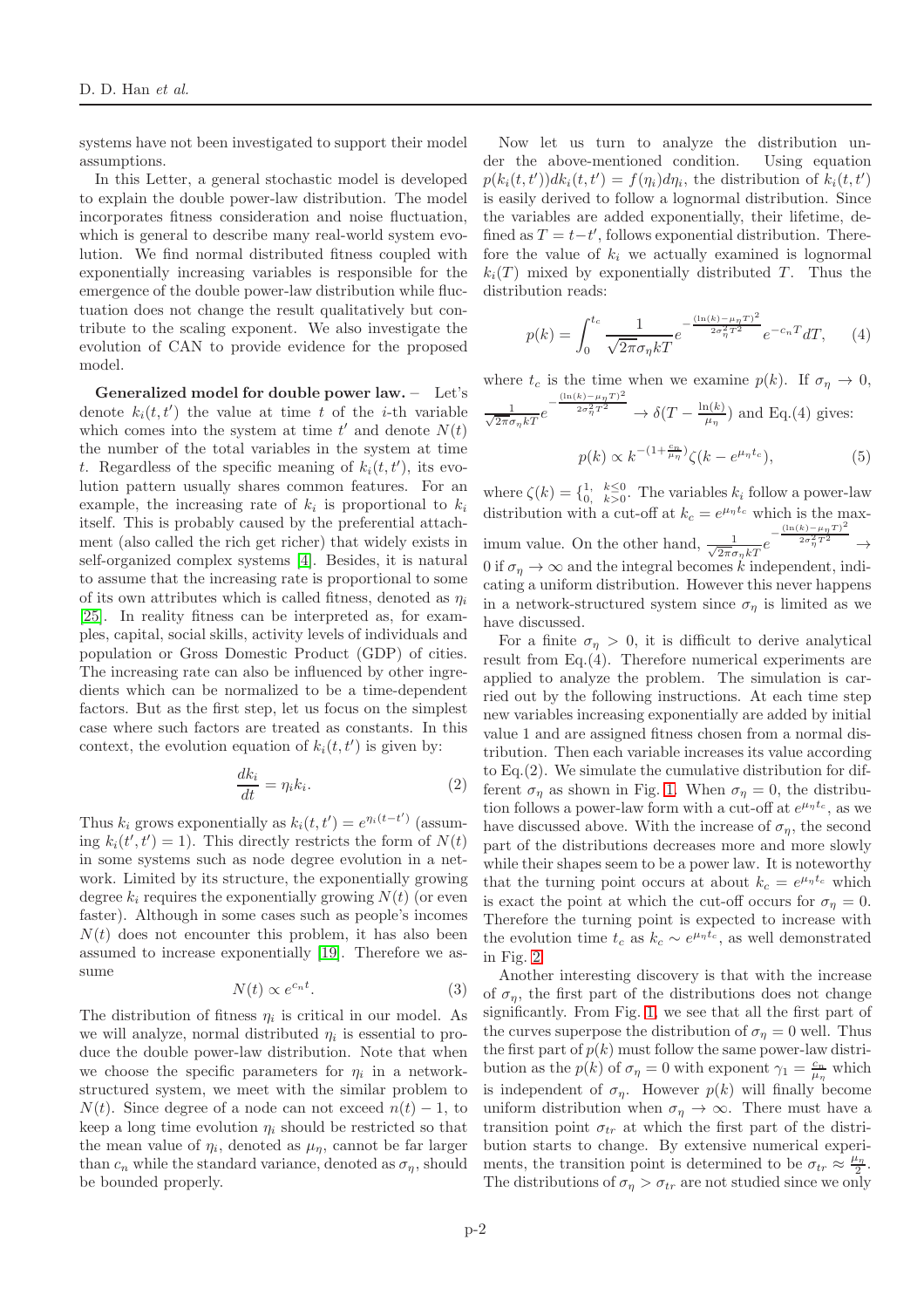



<span id="page-2-0"></span>Fig. 1: Simulation of the cumulative distribution of variable  $k_i$ . The simulation is carried out with  $\mu_{\eta} = 0.15, N(t) = 50e^{0.088t}$ and  $t_c = 30$ . For other  $\mu_{\eta}$  and exponential increasing  $N(t)$ , similar results can be obtained. The study is averaged over 50 realizations.

concern small  $\sigma_{\eta}$ . When  $\sigma_{\eta} = \sigma_{tr}$ , the second part of the distribution, as seen in Fig. [1,](#page-2-0) still decreases faster than  $k^{-\frac{c_n}{\mu_{\eta}}}$ . This result indicates that for all the  $\sigma_{\eta} \leq \sigma_{tr}$ , the second part of the distributions has an upper bound.

Now let us prove that the second part of  $p(k)$  has a lower bound. It is easy to examine that when  $\ln(k)$  $(\sigma_{\eta}\sqrt{\frac{\ln(t)}{t-1}} + \mu_{\eta})t$ , the following inequality is valid: 1 e −  $(\ln(k)-\mu \eta T)^2$  $2\sigma_\eta^2 T^2$ e  $\frac{-c_nT}{\geq}$ 

$$
\frac{1}{\sqrt{2\pi}\sigma_{\eta}kT}e^{-\frac{(\ln(k)-\mu_{\eta}T)^2}{2\sigma_{\eta}^2T}}e^{-cnT}.
$$
\n(6)

Since  $\sigma_{\eta}$  is usually very small, the above inequality is approximately considered to be valid when  $\ln(k) > \mu_n T$ . Therefore for any  $k > e^{\mu_{\eta}t_c}$  (namely the second part of  $p(k)$ . The following discussion is restricted to this condition), the integral of the left term in Eq.(6) from 0 to  $t_c$  must be larger than that of the right term. The integral of the left term is exactly the degree distribution  $p(k)$ while the integral of the right term, according to Ref. [\[10\]](#page-5-11), follows asymptotically a power-law function with the exponents related to  $\mu_n$ ,  $\sigma_n$  and  $c_n$ . Thus for a specific group of above exponents,  $p(k)$  has a lower bound.

If  $p(k)$  is not oscillatory, the existence of the upper and the lower bound allows  $\frac{\ln(p(k))}{\ln(k)}$  to have a limitation. Assuming it to be  $-\gamma$ , then  $p(k)$  is written as  $p(k) \propto l(k)k^{-\gamma}$ , where  $l(k) \sim o(k^{\beta})$  and  $k^{-\beta} \sim o(l(k))$  are valid for any  $\beta > 0$  when  $k \to \infty$ . Therefore for large k, given any constant  $u > 1$ , we have the following inequality:

$$
\frac{(uk)^{-\beta}}{k^{-\beta}} < \frac{l(uk)}{l(k)} < \frac{(uk)^{\beta}}{k^{\beta}}.\tag{7}
$$



<span id="page-2-1"></span>Fig. 2: Simulation of the cumulative distribution of  $k_i$  at different  $t_c$ . The simulation is carried out with  $\mu_{\eta} = 0.15, N(t) = 50e^{0.088t}$ and  $\sigma_{\eta} = 0.02$ . Inset: the correlation of  $k_c$  and  $t_c$ . The fitted line (solid line) represents  $y = 0.6e^{0.15x}$ , which illustrates that the turning point  $k_c$  increases with  $t_c$  as  $k_c \sim e^{\mu_\eta t_c}$ .

Let  $\beta \to 0$ , then we have

$$
\lim_{k \to \infty} \frac{l(uk)}{l(k)} = 1.
$$
\n(8)

Note that Eq.(8) is also valid for any constant  $0 < u \leq 1$ . This property of  $l(k)$  follows directly from the requirement that  $p(k)$  is asymptotically scale invariant. Thus, the form of  $l(k)$  only controls the finite extent of the lower tail and will not affect its scaling exponent significantly. So the second part of the  $p(k)$  is also power law. For further study, numerical simulation is applied to determine the exponent of the second part of  $p(k)$ , denoted as  $\gamma_2$ . It is found that

$$
\gamma_2 \sim \frac{1}{\sigma_\eta}.\tag{9}
$$

The result is well demonstrated by the simulation as shown in Fig. [3.](#page-3-0) It is noteworthy that  $\sigma_n \to 0$  leads to  $\gamma_2 \to \infty$ . The second part of  $p(k)$  degenerates naturally to be a cutoff. The exact formulation of  $\gamma_2$  may also be related to  $c_n$ and  $\mu_n$ , but extensive simulations indicate that  $\gamma_2$  is much less sensitive to  $c_n$  (or  $\mu_n$ ) than to parameter  $\sigma_n$ .

So far we have provided a possible model to produce double power-law distribution. However real complex systems such as the Internet or WWW usually include fluctuations that may be essential to describe the dynamics of its evolution [\[10,](#page-5-11) [21\]](#page-5-12). Therefore, a general model must be able to describe this feature. The generalization can be carried out by modifying Eq.(2):

$$
dk_i = \rho \eta_i k_i dt + (1 - \rho)(\mu_\eta dt + \sigma dw) k_i, \qquad (10)
$$

where dw is white noise of standard normal distribution and  $\sigma$  is the standard variance of fluctuations.  $\rho \in [0, 1]$  is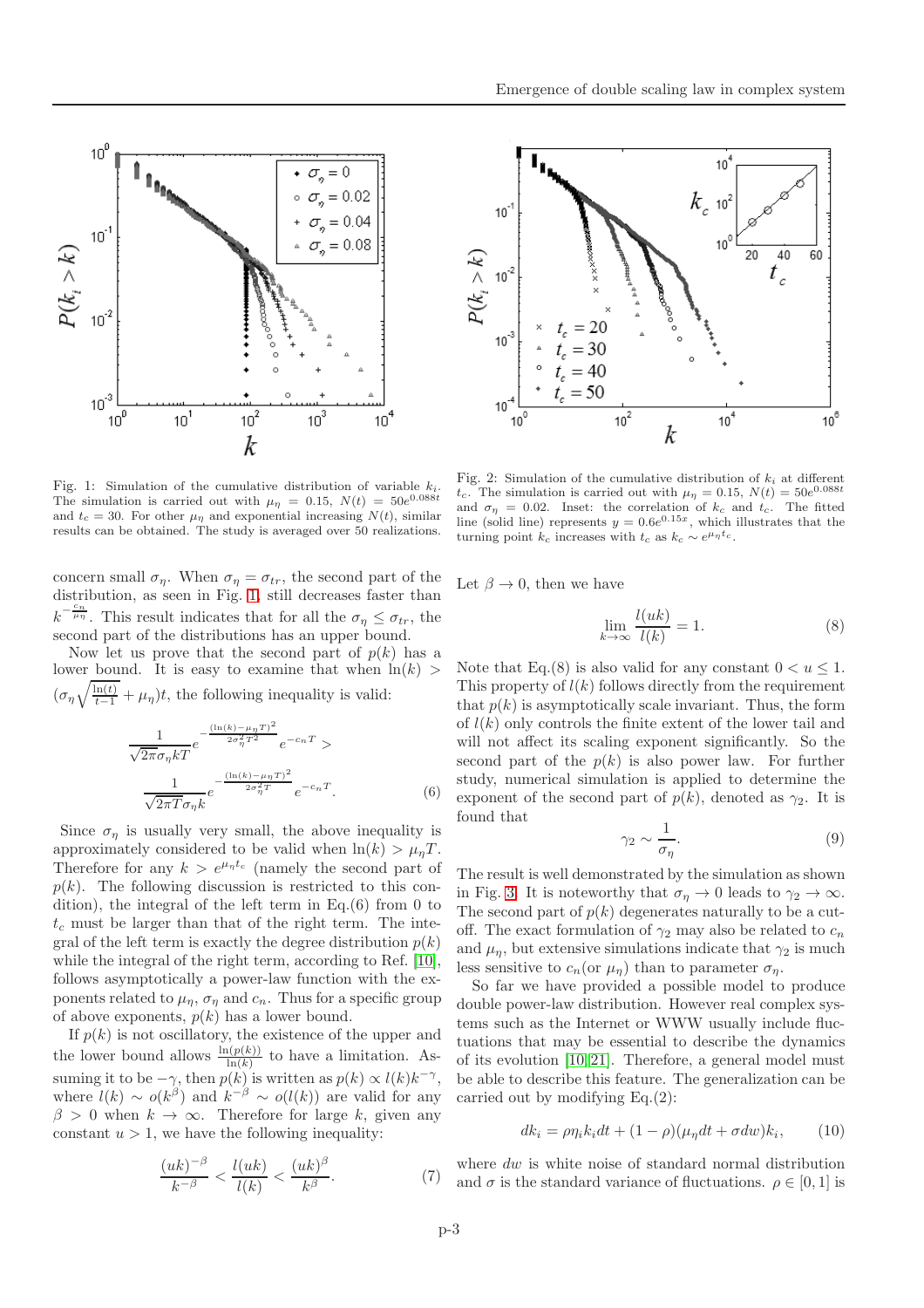



<span id="page-3-0"></span>Fig. 3: Numerical studies of  $\gamma_2$ . The evolution time  $t_c$  is selected properly to keep the number of variables at about 1000 while the initial number of variables equals to 50. The fitted lines (solid line for  $\mu_{\eta} = 0.15$ ,  $c_n = 0.088$  and dashed line for  $\mu_{\eta} = 0.18$ ,  $c_n = 0.1$ ) is given by  $\gamma_2 = 0.46 + \frac{0.04}{\sigma_{\eta}}$  and  $\gamma_2 = 0.44 + \frac{0.05}{\sigma_{\eta}}$ , respectively. The study is averaged over 50 realizations. For other  $\mu_{\eta}$  and  $c_n$ , similar results can be obtained.

a parameter representing the relative contribution of the noise and the fitness, which can be considered as a measure of the degree of the disorder in real-world systems. Note that if  $\rho = 1$ , Eq.(10) becomes Eq.(2) while if  $\rho = 0$ , it leads to the geometric Brownian motion. Fluctuation described by the term  $\sigma k_i dw$  is based on a general fact that in real systems such as WWW, site with large number of connections are likely to lose or gain more links than the site with small one. The solution of  $Eq.(10)$  is solved to be  $e^{\rho \eta_i t} e^{(1-\rho)[(\mu_\eta-0.5\sigma^2)t+\sigma w]}$  which follows lognormal distribution with logarithmic mean  $\rho\mu_{\eta}t + (1-\rho)(\mu_{\eta} - 0.5\sigma^2)t$ and logarithmic variance  $(\rho \sigma_{\eta} t)^2 + (1 - \rho)^2 \sigma^2 t$ . By the similar methods used above, one can verify the distribution is still a double power law but the second scaling exponent is controlled by parameter  $\rho$ . In Fig. [4](#page-3-1) we show the cumulative distribution for different  $\rho$ . It is found that the first part power-law behavior is still independent of ρ, leading to  $γ_1 = \frac{c_n}{μ_n}$ , but the second power-law exponent decreases with  $\rho$ . Therefore noise fluctuations do not change the distribution qualitatively but contribute to the second scaling exponent.

The present model  $(Eq.(10))$  indicates that evolution of a complex system may be characterized by two parts: a leading ingredient influencing the evolution and noise fluctuations. This will be interpreted as follow. Since there are usually various ingredients related to the evolution of complex system, practically we cannot take all of them into account. A feasible method is to consider the most important ingredient as the fitness while all other minor ones as contributions to fluctuations. Then parameter  $\rho$ represents how much the leading ingredient contributes to

<span id="page-3-1"></span>Fig. 4: Numerical studies of the cumulative distribution for different ρ. The simulation is carried out with  $\mu_{\eta} = 0.17, N(t) = 50e^{0.088t}$ and  $t_c = 30$ . ' $\times$ ' represents  $\sigma_{\eta} = \sigma = 0$  and the others represent  $\sigma_{\eta} = \sigma = 0.02$ . When  $\sigma_{\eta} = \sigma = 0$  the distribution is a power law independent of  $\rho$ . When  $\sigma_{\eta} = \sigma > 0$ , the first-part scaling exponent does not change while the second-part exponent decreases with  $\rho$ . The study is averaged over 50 realizations.

the evolution. If the evolution is totally governed by the leading ingredient, then  $\rho \rightarrow 1$ , indicating a deterministic pattern. On the other hand, if there is no apparent leading ingredient, it leads to  $\rho \rightarrow 0$ , indicating a random picture. Therefore our model is general to describe various realworld systems which evolve between order and disorder, and provide a better understanding on their evolution. As we will see in the following section, CAN is a typical example that follows such an evolution mechanism.

An example: Evolution of CAN. - In this section, we will analyze the evolution of CAN to provide evidence for our proposed model.

Chinese airline system can be modeled as a complex network with cities representing nodes and flights representing edges. The degree of a node is defined as the sum of the airlines connecting to it. The degree distribution of CAN has been investigated by several studies which all indicate a double power-law behavior [\[16,](#page-5-3) [17,](#page-5-13) [22\]](#page-5-5). Here we will report some useful information. First we have analyzed the total number of nodes  $N(t)$  existing at time t. It grows as  $N(t) \propto e^{c_n t}$  with  $c_n \approx 0.088$ , which is consistent with our assumption that nodes increases exponentially. The number of edges  $M(t)$  also increases exponentially with time as  $M(t) \propto e^{c_m t}$  with  $c_m \approx 0.154$ . We have also measured the parameters of the degree distribution of CAN from 1999 to 2003 and a single year 2008, sum-marized in Table. [1.](#page-4-0) The exponent  $\gamma_1$  stabilizes at about 0.51 while  $\gamma_2$  fluctuates from 2.1 to 2.7. Note that the stabilization of  $\gamma_1$  is indicated by our model where  $\gamma_1$  is independent of fluctuations. The turning point  $k_c$  shows an increase from 18 to 30, which is also consistent with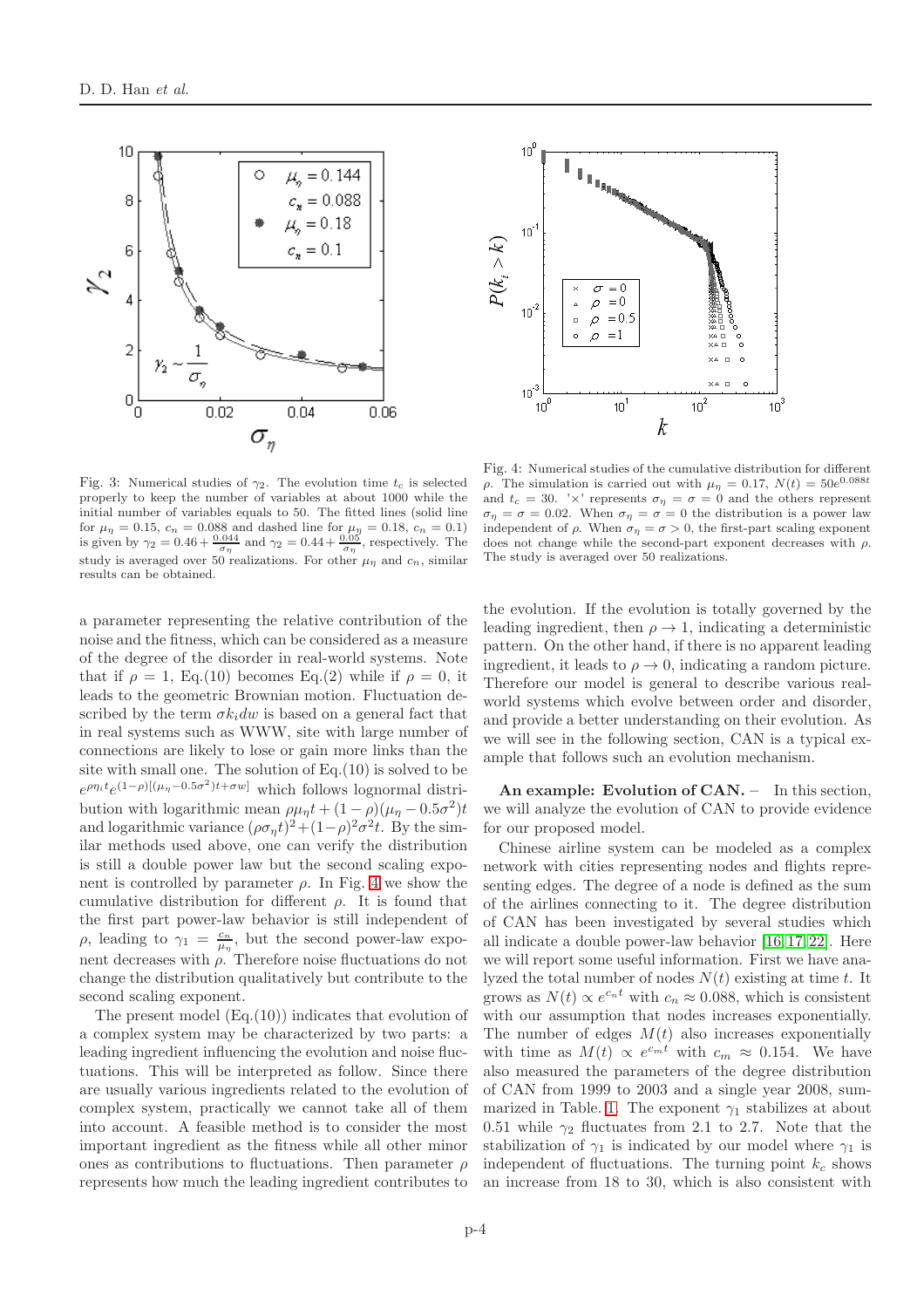Table 1: Two scaling exponents  $(\gamma_1 \text{ and } \gamma_2)$  and the turning point  $(k_c)$  of cumulative degree distribution in CAN

<span id="page-4-0"></span>

|            | $\alpha$ ( $\alpha$ ) or cumulative degree unstruction in error |     |                                           |     |     |     |  |  |
|------------|-----------------------------------------------------------------|-----|-------------------------------------------|-----|-----|-----|--|--|
|            | 1999                                                            |     | 2000 2001 2002 2003 2008                  |     |     |     |  |  |
| $\gamma_1$ |                                                                 |     | $0.46$ $0.51$ $0.52$ $0.51$ $0.51$ $0.51$ |     |     |     |  |  |
| $\gamma_2$ | 2.2                                                             | 2.1 | 2.5                                       | 2.3 | 2.7 | 2.7 |  |  |
| $k_c$      | 18                                                              | 18  | 20                                        | 21  | 22  | 30  |  |  |

our result that the turning point increases with evolution time.

In the present paper the evolution of CAN is studied by investigating the correlation between GDP and degree. The economic growth such as the size of tertiary industry has been recently demonstrated to be a leading ingredient in shaping the topology of CAN [\[26\]](#page-5-14). According to the discussion in the last section, we consider GDP relates to the fitness of the corresponding nodes. Note that the evolution of degree can also be studied by directly measuring the logarithmic ratio of the degree of successive two years. But this method can neither help to distinguish the identity of the fitness nor provide useful information of the corresponding parameters which is important in our analysis. As shown in Fig. [5,](#page-4-1) we found that the degree forms a linear function with its corresponding GDP ( $R^2 > 0.62$ ) while the fluctuations are obvious. Despite the continuing evolution of both GDP and degree, this correlation has maintained for at least six years (1998−2003) since it has been first observed in 1998. Therefore it provides some key information about the evolution of degree in CAN and cannot be viewed as just a coincidence.

Considering the time evolution, the correlation can be described as:

$$
k_i(t) = D(t)G_i(t),\tag{11}
$$

where  $G_i(t)$  is the GDP of city i at year t. It grows exponentially as  $G_i(t) \propto e^{\lambda_i t}$  where  $\lambda_i$  follows normal distribution with the mean of 0.18 and the standard variance of 0.02. The strong positive correlation confirms that economy may govern the evolution of the degree in CAN while the fluctuations, as we mentioned previously, are considered to result from some minor ingredients (such as population density, public administration, geographical constraints, etc). Both the two aspects contribute to  $D(t)$ , leading to an expression given by  $D(t) = e^{a(t)} e^{\varepsilon(t)}$ , where term  $e^{a(t)}$  is the time-dependent slope and the term  $e^{\varepsilon(t)}$ represents the fluctuations.

The specific form of  $a(t)$  is easy to be evaluated. Sum- $\min_{\Omega}$  Eq.(11) for all nodes we get  $\langle D(t) \rangle = e^{a(t)} =$  $\sum$  $2M(t)$  $\frac{M(t)}{M_i(G_i(t))} \sim e^{-0.036t}$ , where  $\sum_i G_i(t)$  is measured to be proportional to  $e^{0.19t}$ . Thus  $a(t) = -0.036t$ . Then  $\varepsilon(t)$  can be investigated from data by calculating  $\varepsilon(t)$  =  $\ln(\frac{k_i(t)}{G_i(t)}) - a(t)$ . However what we concern here is the increment of  $\varepsilon(t)$ , defined as  $d\varepsilon(t) = \varepsilon(t) - \varepsilon(t-1)$ . In Fig. [6](#page-5-15) we plot the distribution of  $d\varepsilon(t)$  for all the five years. It follows a normal distribution with the mean of 0 and the standard variance of 0.09. Furthermore we



<span id="page-4-1"></span>Fig. 5: The correlation of degree and its corresponding GDP for year 1999 and year 2002. Both of them exhibit linear correlation.  $\langle G_i(t) \rangle_k$ is an average over all the nodes with the same degree  $k$ . Note that the data of the two years are not drawn for better visualization.  $(G<sub>i</sub>(1999))$  here increases 2000 from the origin data.) The correlation does not change from 1998 to 2003.

calculate the self-correlation function of  $d\varepsilon(t)$ , defined as  $\langle d\varepsilon(t) d\varepsilon(t+\tau) \rangle = \frac{1}{N(t)} \sum_i d\varepsilon_i(t) d\varepsilon_i(t+\tau)$  ( $\tau$  is the time interval). As listed in Table. [2,](#page-5-16) it exhibits very weak correlation (correlation coefficient  $\langle 0.1 \rangle$  when  $\tau \neq 0$ . Therefore  $d\varepsilon(t)$  can be regarded as white noise and expressed as  $d\varepsilon(t) = 0.09dw$ . Then  $D(t)$  is written as  $D(t) \sim e^{0.09w - 0.036t}$ . Substituting it into Eq.(11) and applying differentiation we have [\[27\]](#page-5-17)

$$
dk_i = (\lambda_i - 0.036)k_i dt + 0.09k_i dw.
$$
 (12)

 $Eq.(12)$  is exact the form of our model which can give rise to double power-law distribution. To further demonstrate its agreement with the real evolution of CAN, we simulate the degree distribution according to Eq.(12). We obtained  $\gamma_1 = 0.61$  (it can also be calculated from  $\gamma_1 = \frac{c_n}{\mu_n}$  $\frac{c_n}{(\lambda_i)-0.036} = 0.61$ , comparable to the first exponent 0.51 while  $\gamma_2 = 2.84$ , good agreement with the second exponent 2.7.

Conclusion. – We have proposed a general model to explain the emergence of the double power-law distribution. The model incorporates fitness consideration and noise fluctuation which indicates that evolution of a complex system may be characterized by two parts: a leading ingredient and noise fluctuations. We find that normal distributed fitness coupled with exponentially increasing variables is responsible for the emergence of the double power-law distribution. Fluctuations do not change the result qualitatively but contribute to the value of scaling exponent. We have also studied empirically the CAN which turns out to follow the same evolution pattern as our proposed model.

We have only discussed the behavior of our model when  $\sigma_{\eta} < \frac{\mu_{\eta}}{2}$  $\frac{\mu_{\eta}}{2}$ . If  $\sigma_{\eta}$  is not much larger than  $\frac{\mu_{\eta}}{2}$ , the distribution still decays like a double power-law but both the